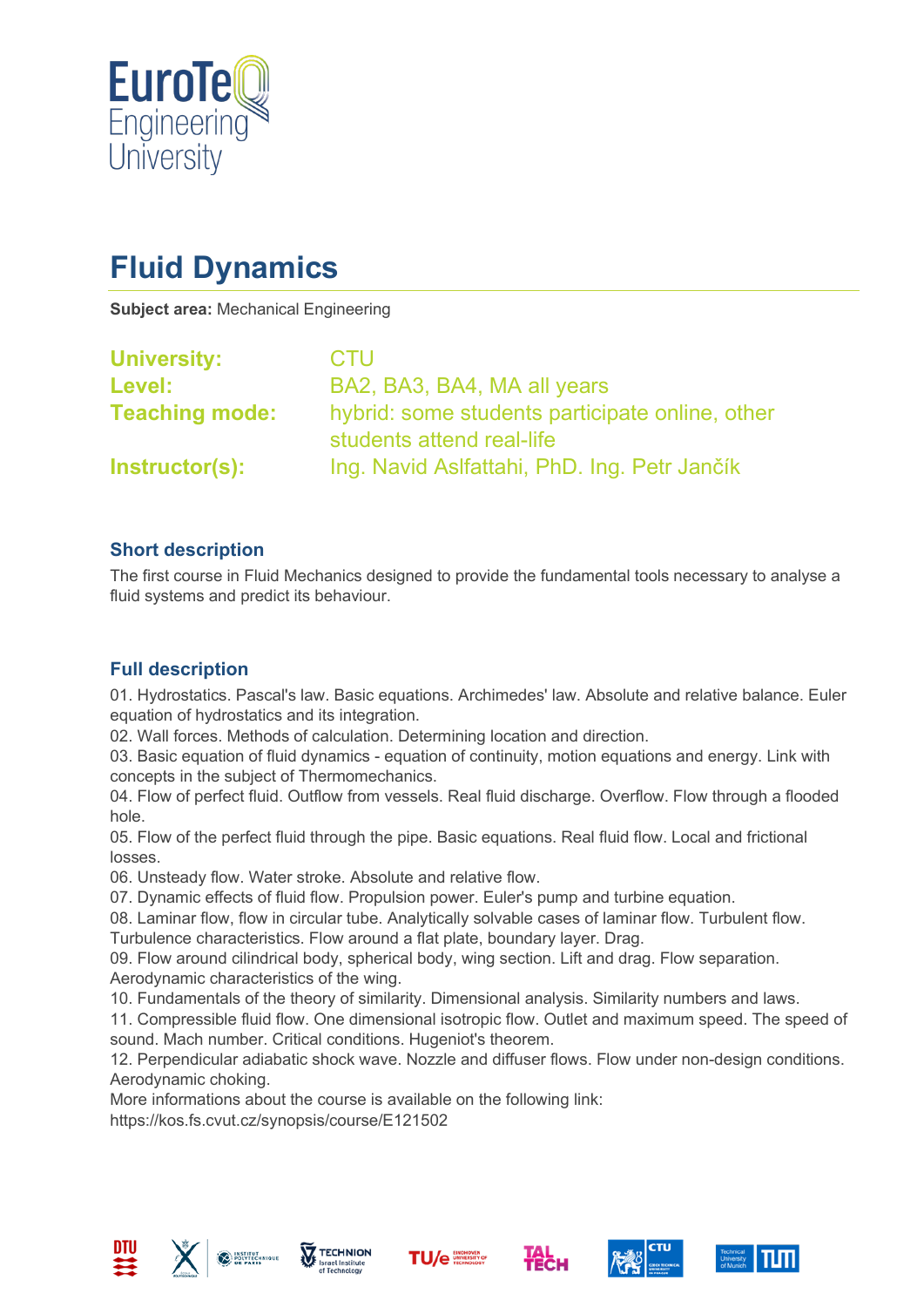

#### **Learning outcomes**

Understanding of the basic principles of Fluid Mechanics, ability to solve basic Fluid Mechanics problems.

#### **General information**

| <b>Contact hours per week:</b>   | Lectures 3 hours (135min), Tutorials 2 hours (90min)                                                                                                                                                                                         |  |
|----------------------------------|----------------------------------------------------------------------------------------------------------------------------------------------------------------------------------------------------------------------------------------------|--|
| Total workload:                  | 125 (in student hours for the whole course)                                                                                                                                                                                                  |  |
| <b>ECTS credits:</b>             | 5                                                                                                                                                                                                                                            |  |
| Language:                        | English                                                                                                                                                                                                                                      |  |
|                                  |                                                                                                                                                                                                                                              |  |
| <b>Course start date:</b>        | 19 September 2022                                                                                                                                                                                                                            |  |
| Course end date:                 | 15 January 2023                                                                                                                                                                                                                              |  |
| Add. info about start date:      | Start course date refers to start of the semester at CTU. Schedules will be<br>available 1-2 weeks before semester starts. Lectures are taken place from<br>19.9.2022 until 15.1.2023. Examination period from 16.1.2023 until<br>19.2.2023. |  |
| <b>Weekly teaching day/time:</b> |                                                                                                                                                                                                                                              |  |
| Time zone:                       | CET (Denmark, Germany, France, Netherlands, Switzerland, Czech<br>Republic)                                                                                                                                                                  |  |
| <b>Further information:</b>      |                                                                                                                                                                                                                                              |  |
| <b>Prerequisites:</b>            | Fundamentals of university Mathematics and Physics.                                                                                                                                                                                          |  |
| <b>Activities and methods:</b>   | Lectures, Lab-work, Self-study, Tutorial sessions                                                                                                                                                                                            |  |
| Presence on campus:              |                                                                                                                                                                                                                                              |  |

#### **Final examination**

| Form:                        | written and oral exam                                                              |
|------------------------------|------------------------------------------------------------------------------------|
| Date:                        |                                                                                    |
| Location/format:             |                                                                                    |
| <b>Re-sit possibility:</b>   |                                                                                    |
| <b>Transcript available:</b> | end of semester                                                                    |
| Add. info/requirements:      | - assessment based on attendance at tutorials and development of lab<br>protocols. |